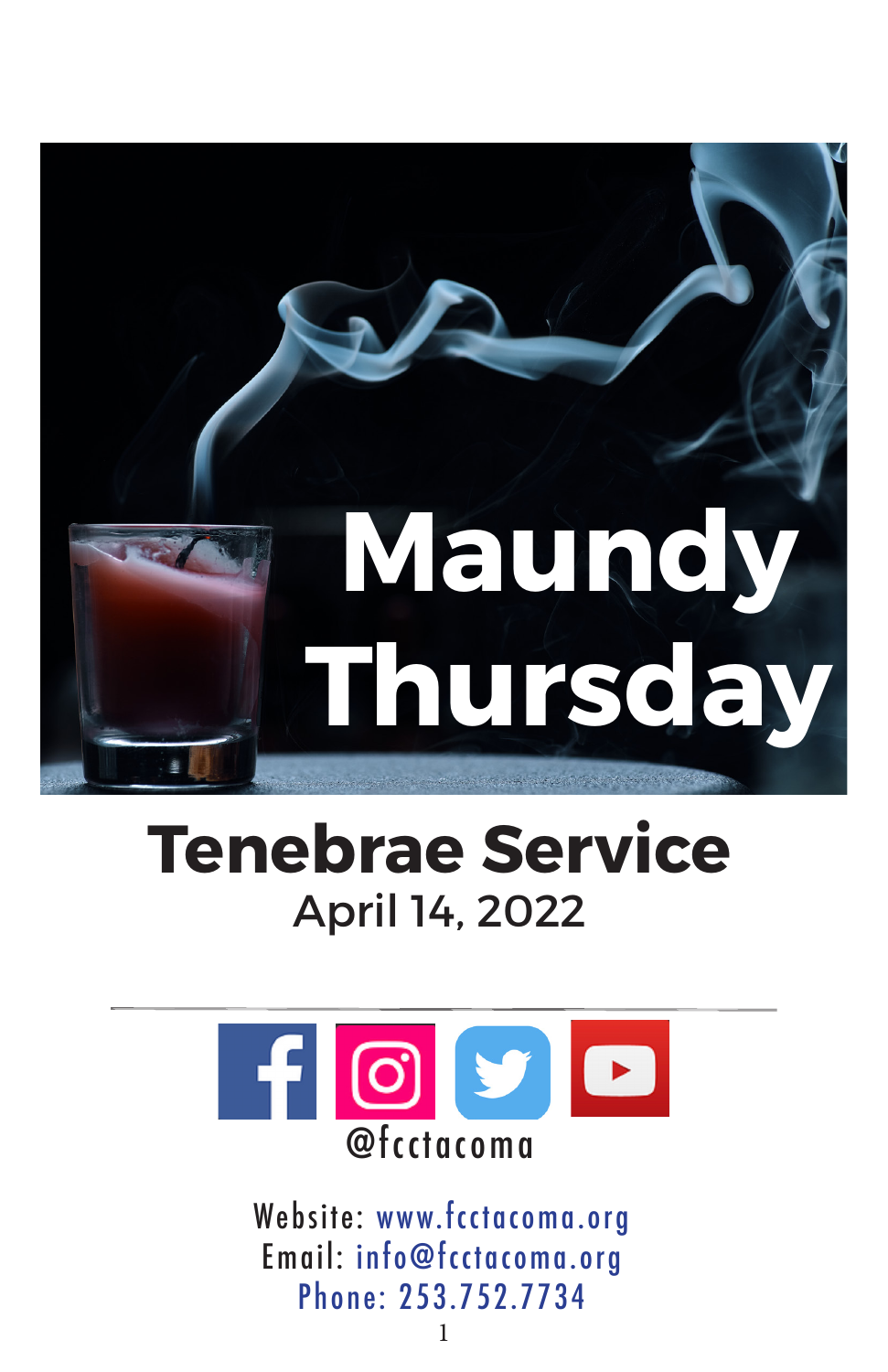**Gathering Music**

**"**Mandatum"

**Welcome** Rev. Doug Collins

**Call to Worship** Jeanette Sanchez-Izenman

*Let us hold fast to the faith we confess. For we have a great high priest who has gone into the very presence of God—Jesus, the Son of God. Our high priest is not one who cannot feel sympathy with our weaknesses. On the contrary, we have a high priest who was tempted in every way that we are, but did not sin. Let us be brave, then, and come forward to God's throne, where there is grace. There we will receive mercy and find grace to help us just when we need it.*

**Opening Hymn CH 202, vss. 1 & 3** "O Sacred Head Now Wounded"

# **Gospel Reading**  Ruan Murphy

*John 13:1-15*

*Now before the festival of the Passover, Jesus knew that his hour had come to depart from this world and go to the Father. Having loved his own who were in the world, he loved them to the end. <sup>2</sup> The devil had already put it into the heart of Judas son of Simon*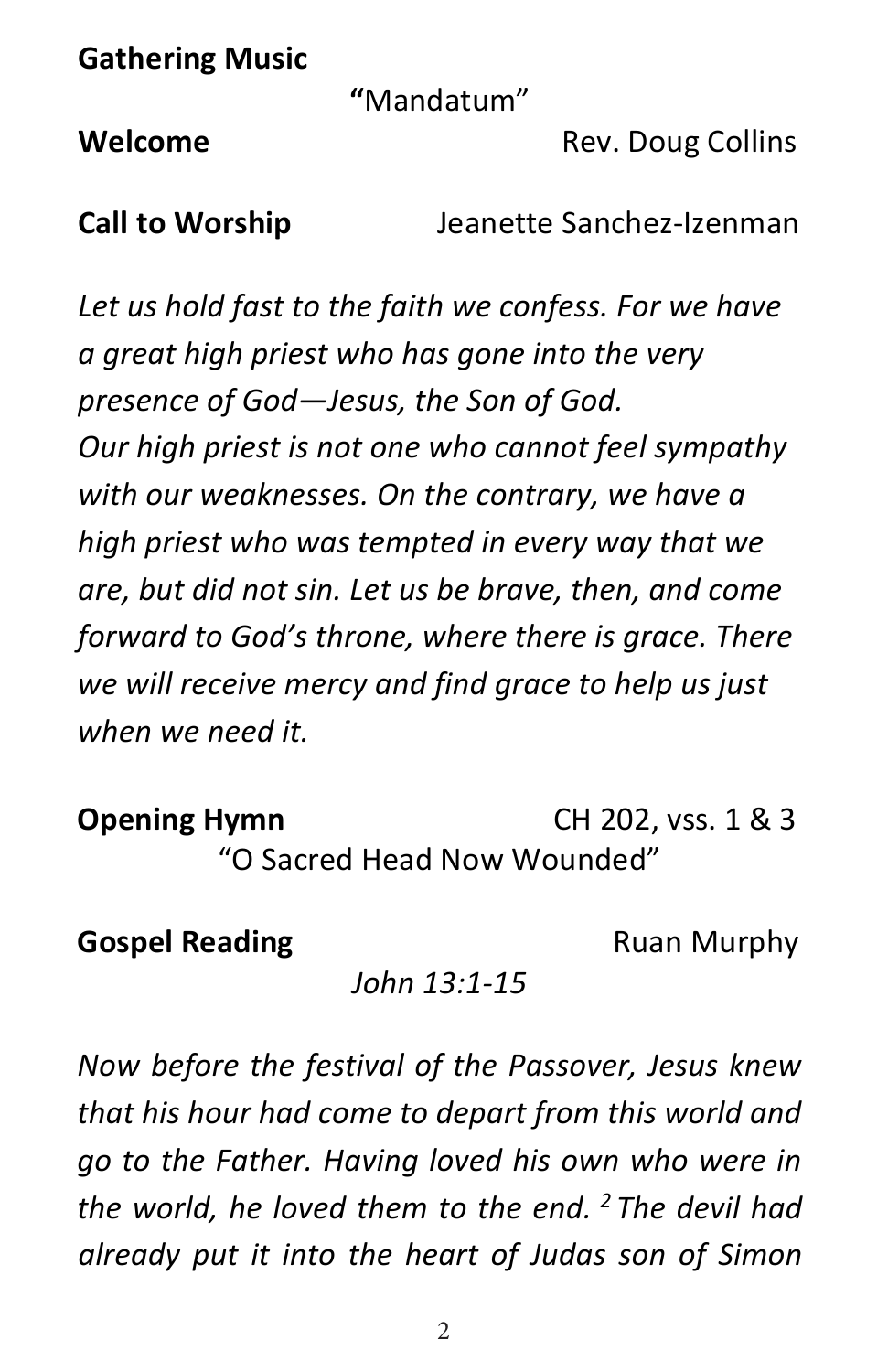*Iscariot to betray him. And during supper <sup>3</sup> Jesus, knowing that the Father had given all things into his hands, and that he had come from God and was going to God, <sup>4</sup> got up from the table, took off his outer robe, and tied a towel around himself. <sup>5</sup> Then he poured water into a basin and began to wash the disciples' feet and to wipe them with the towel that was tied around him. 6He came to Simon Peter, who said to him, "Lord, are you going to wash my feet?" <sup>7</sup> Jesus answered, "You do not know now what I am doing, but later you will understand." <sup>8</sup> Petersaid to him, "You will never wash my feet." Jesus answered, "UnlessI wash you, you have no share with me." <sup>9</sup> Simon Petersaid to him, "Lord, not my feet only but also my hands and my head!" <sup>10</sup> Jesus said to him, "One who has bathed does not need to wash, except for the feet, but is entirely clean. And you are clean, though not all of you." <sup>11</sup> For he knew who was to betray him; for this reason he said, "Not all of you are clean." 12After he had washed their feet, had put on his robe, and had returned to the table, he said to them, "Do you know what I have done to you? <sup>13</sup> You call me Teacher and Lord—and you are right, for that is what I am. <sup>14</sup> So if I, your Lord and Teacher, have washed your feet, you also ought to wash one another's feet. <sup>15</sup> For I have set you an example, that you also should do as I have done to you.*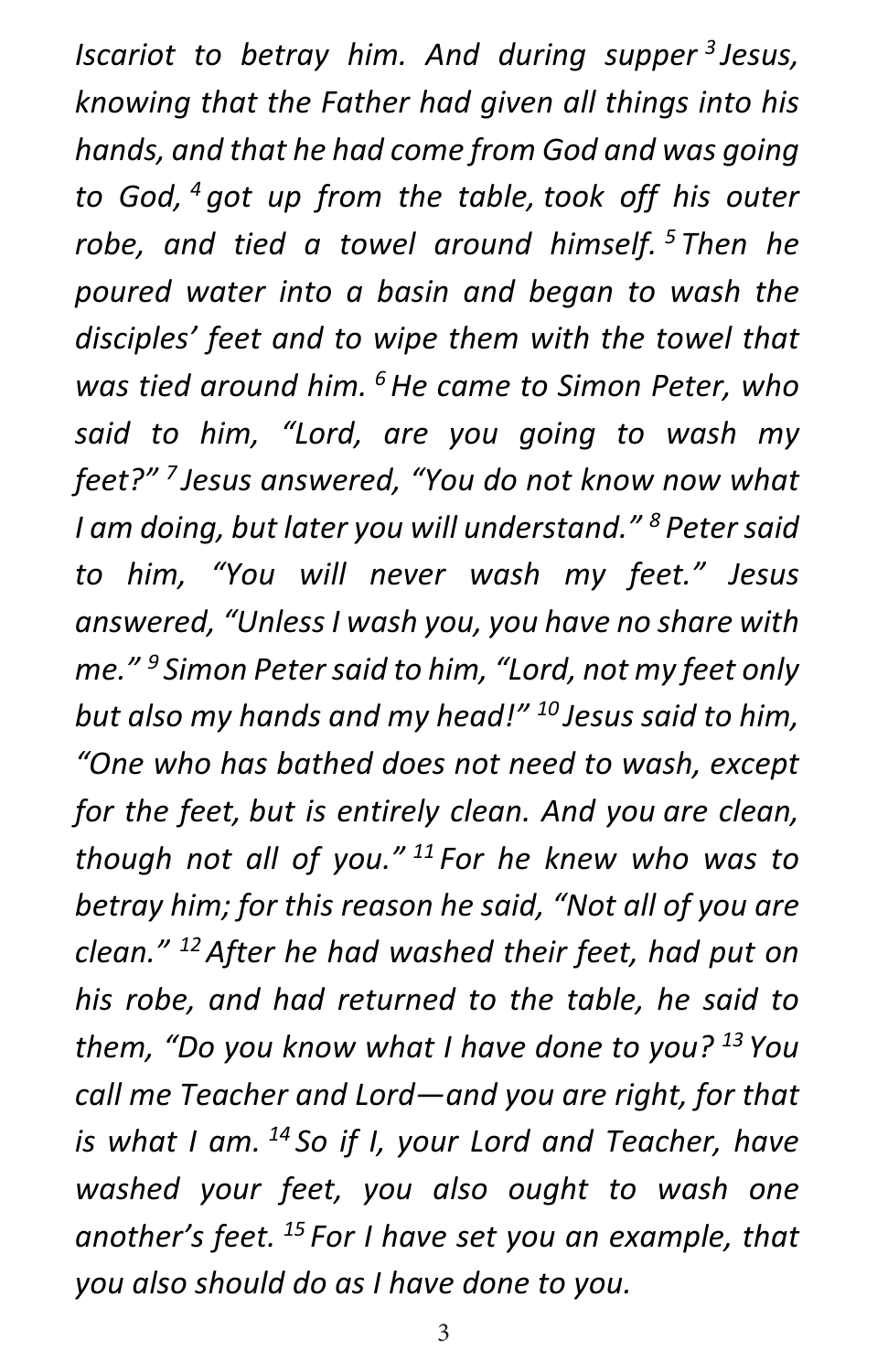*A light is extinguished.*

# **Hymn** Insert

# **"**Mandatum"

I give to you a new you. To love each one as I love you Love everyone as I as love you Love everyone as I as love you

**Gospel Reading** Carla Klink

*John 13: 31-35*

*When he had gone out, Jesus said, "Now the Son of Man has been glorified, and God has been glorified in him. <sup>32</sup> If God has been glorified in him, God will also glorify him in himself and will glorify him at once. <sup>33</sup> Little children, I am with you only a little longer. You will look for me; and as I said to the Jews so now I say to you, 'Where I am going, you cannot come.' <sup>34</sup> I give you a new commandment, that you love one another. Just as I have loved you, you also should love one another. <sup>35</sup> By this everyone will know that you are my disciples, if you have love for one another.*

*A light is extinguished.*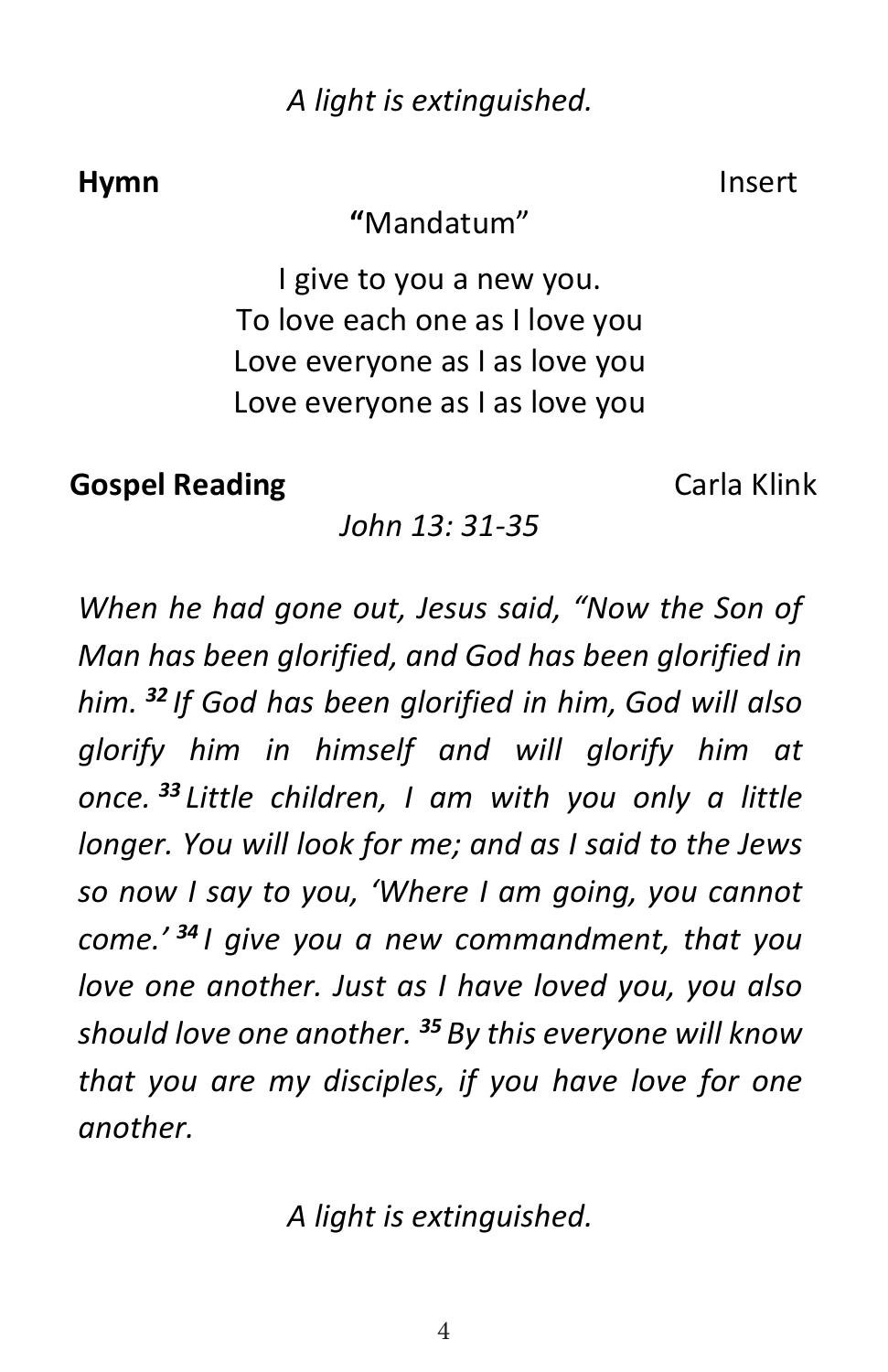**Hymn CH 546, vss. 1 & 4** 

# "Amazing Grace"

# **Gospel Reading** Mark Housman

*Matthew 26:20–25*

*When it was evening, he took his place with the twelve; <sup>21</sup> and while they were eating, he said, "Truly I tell you, one of you will betray me." <sup>22</sup>And they became greatly distressed and began to say to him one after another, "Surely not I, Lord?" <sup>23</sup>He answered, "The one who has dipped his hand into the bowl with me will betray me. <sup>24</sup> The Son of Man goes as it is written of him, but woe to that one by whom the Son of Man is betrayed! It would have been better for that one not to have been born." <sup>25</sup> Judas, who betrayed him, said, "Surely not I, Rabbi?" He replied, "You have said so."*

*A light is extinguished.*

# **Gospel Reading Pat Riley**

*Matthew 26:31–35*

*Then Jesus said to them, "You will all become deserters because of me this night; for it is written, 'I willstrike the shepherd, and the sheep of the flock will be scattered.' <sup>32</sup> But after I am raised up, I will go*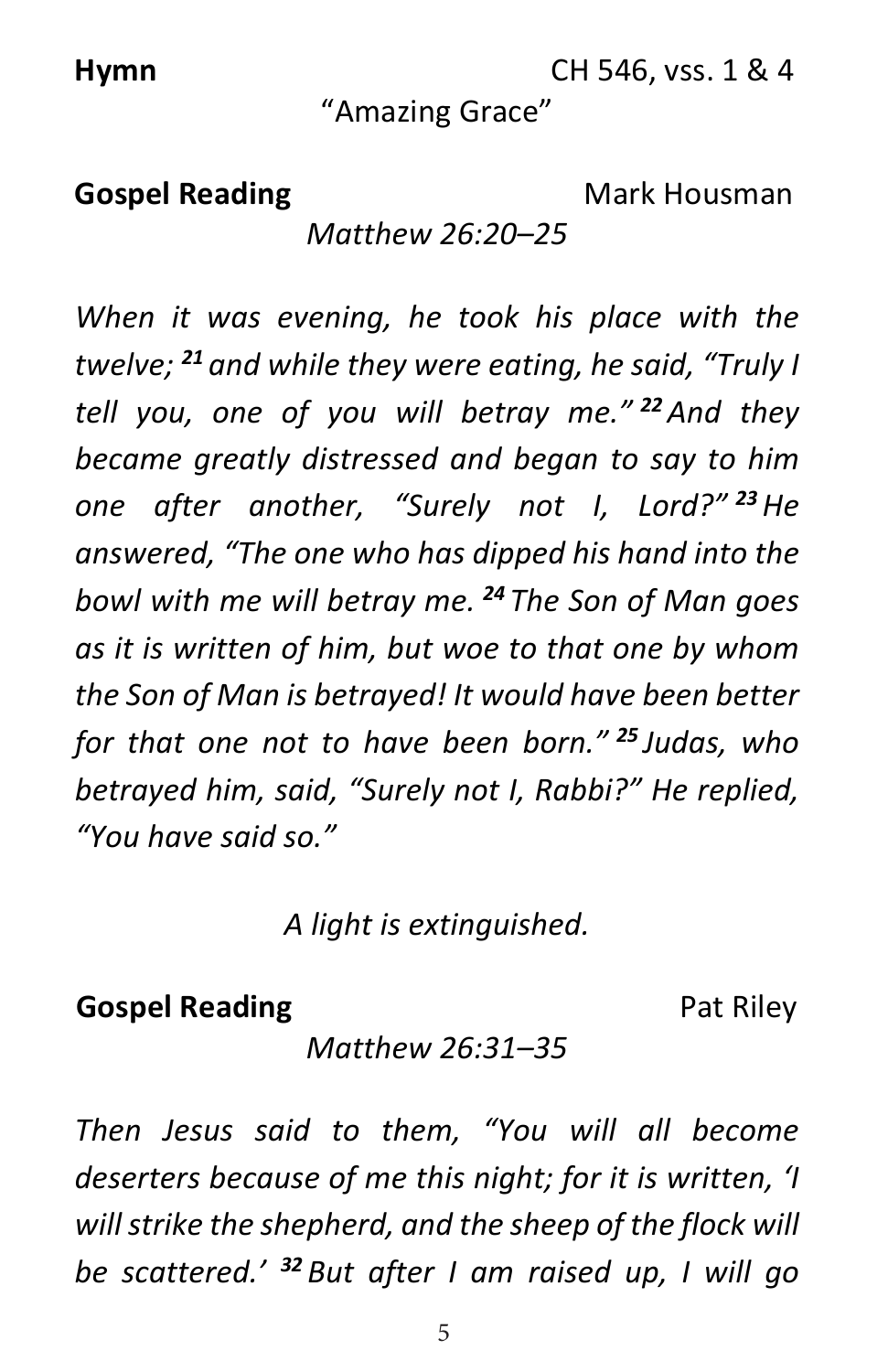*ahead of you to Galilee." <sup>33</sup> Petersaid to him, "Though all become deserters because of you, I will never desert you." <sup>34</sup> Jesus said to him, "Truly I tell you, this very night, before the cock crows, you will deny me three times." <sup>35</sup> Petersaid to him, "Even though I must die with you, I will not deny you." And so said all the disciples.*

*A light is extinguished.*

**Hymn** CH 211, vss. 1, 2

"Jesus Walked the Lonesome Valley"

# **Gospel Reading** Jeanette Sanchez-Izenman *Mark 14:32–41*

*They went to a place called Gethsemane; and he said to his disciples, "Sit here while I pray." <sup>33</sup>He took with him Peter and James and John, and began to be distressed and agitated. <sup>34</sup>And he said to them, "I am deeply grieved, even to death; remain here, and keep awake." <sup>35</sup>And going a little farther, he threw himself on the ground and prayed that, if it were possible, the hour might pass from him. <sup>36</sup>He said, "Abba, Father, for you all things are possible; remove this cup from me; yet, not what I want, but what you want." <sup>37</sup>He came and found them sleeping; and he said to Peter,*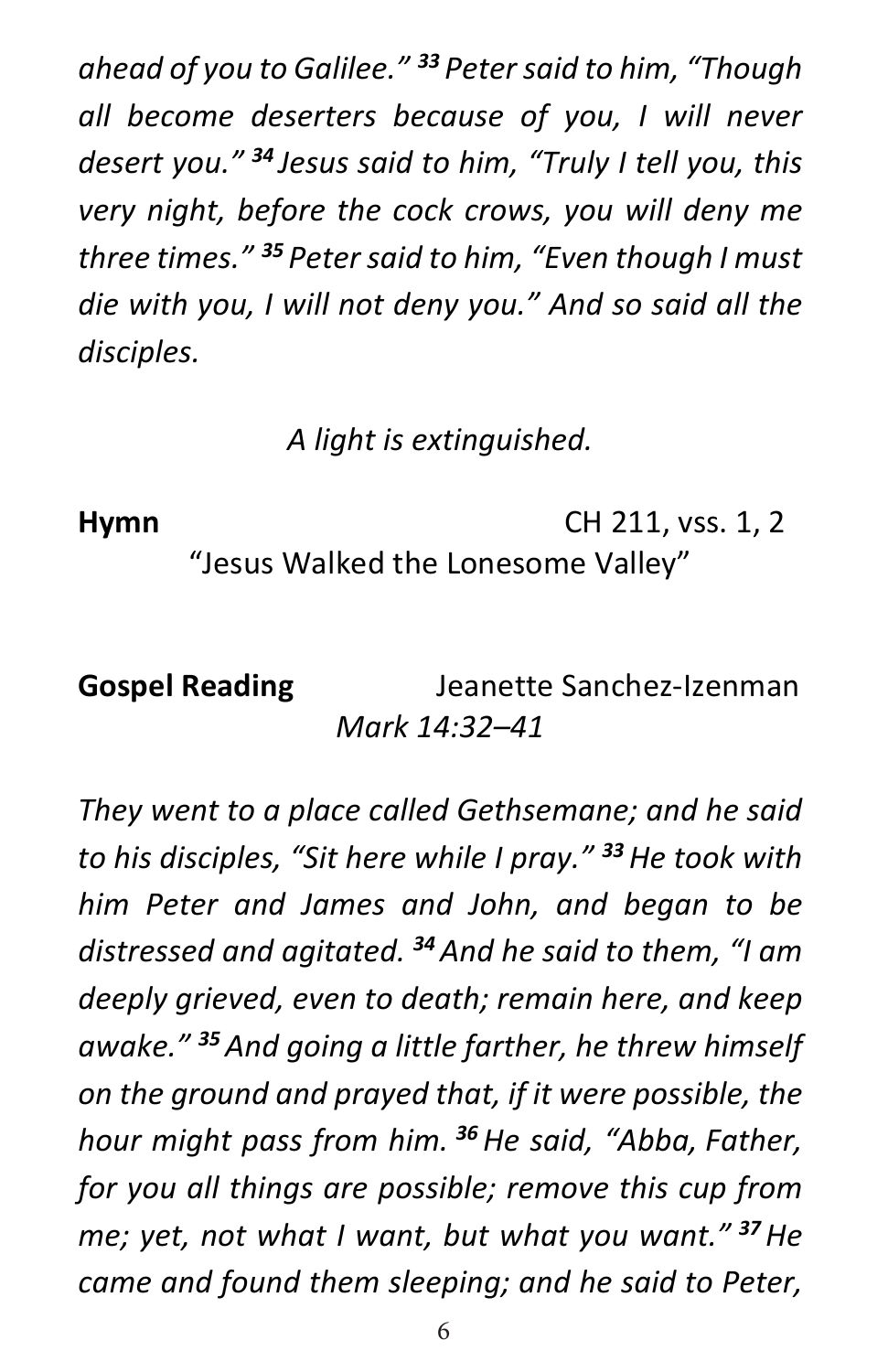*"Simon, are you asleep? Could you not keep awake one hour? <sup>38</sup> Keep awake and pray that you may not come into the time of trial; the spirit indeed is willing, but the flesh is weak." <sup>39</sup>And again he went away and prayed, saying the same words. <sup>40</sup>And once more he came and found them sleeping, for their eyes were very heavy; and they did not know what to say to him. <sup>41</sup>He came a third time and said to them, "Are you still sleeping and taking your rest? Enough! The hour has come; the Son of Man is betrayed into the hands of sinners.*

*A light is extinguished.*

**Hymn** CH 195, vss. 1 & 4

"When I Survey the Wondrous Cross"

# **Gospel Reading** Mark Fry

# *Matthew 26:47–52*

*While he was still speaking, Judas, one of the twelve, arrived; with him was a large crowd with swords and clubs, from the chief priests and the elders of the people. <sup>48</sup>Now the betrayer had given them a sign, saying, "The one I will kiss is the man; arrest him." <sup>49</sup>At once he came up to Jesus and said, "Greetings, Rabbi!" and kissed him. <sup>50</sup> Jesus said to him, "Friend, do what you are here to do." Then they came and laid hands-on Jesus and arrested*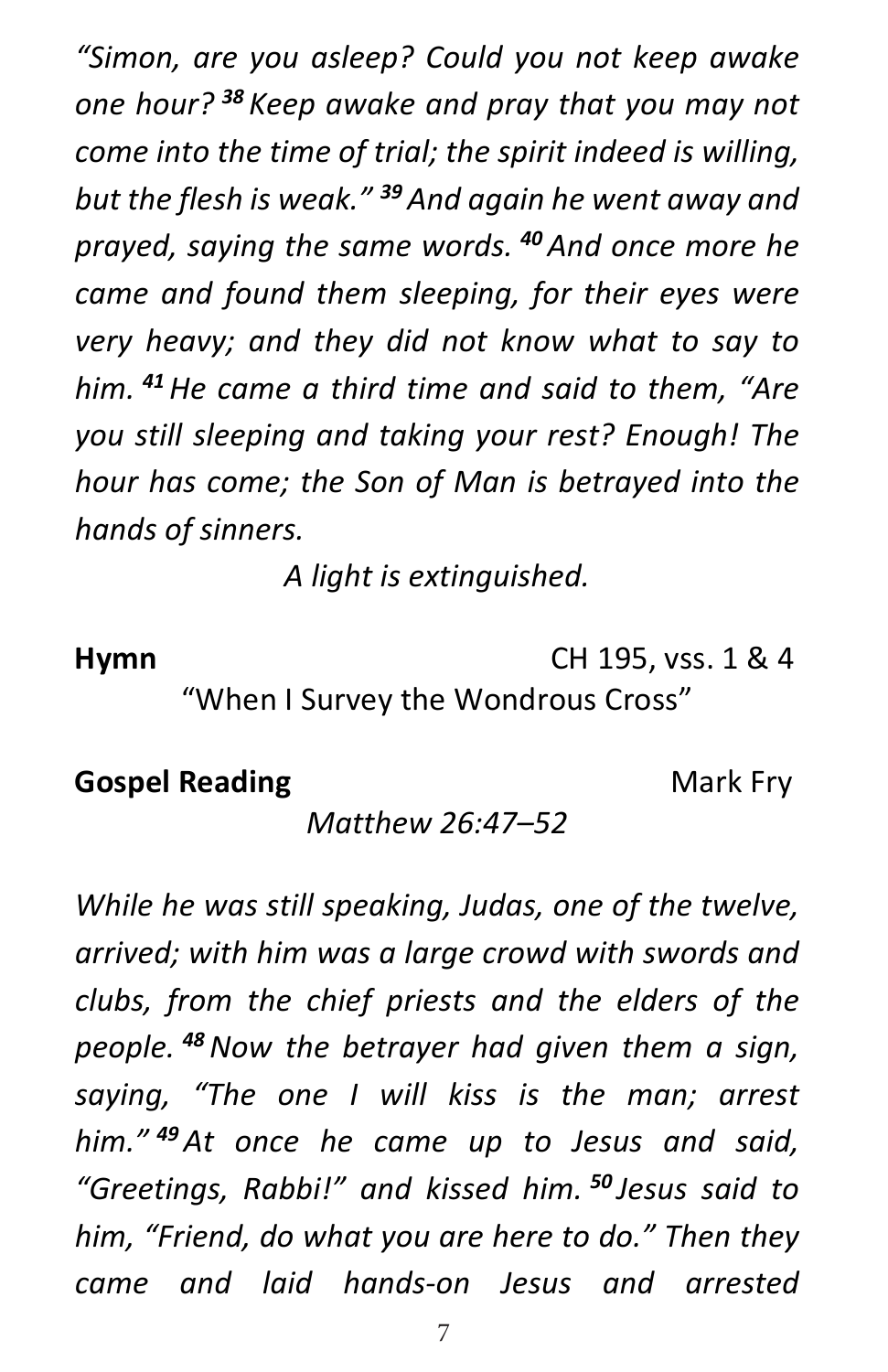*him. <sup>51</sup> Suddenly, one of those with Jesus put his hand on his sword, drew it, and struck the slave of the high priest, cutting off his ear. <sup>52</sup> Then Jesus said to him, "Put your sword back into its place; for all who take the sword will perish by the sword.*

*A light is extinguished.*

**Hymn** CH 200, verse 1

# "What Wondrous Love is This"

# **Gospel Reading Ruan Murphy**

# *Luke 22:54–62*

*Then they seized him and led him away, bringing him into the high priest's house. But Peter was following at a distance. <sup>55</sup>When they had kindled a fire in the middle of the courtyard and sat down together, Peter sat among them. <sup>56</sup> Then a servant-girl, seeing him in the firelight, stared at him and said, "This man also was with him." <sup>57</sup> But he denied it, saying, "Woman, I do not know him." <sup>58</sup>A little later someone else, on seeing him, said, "You also are one of them." But Peter said, "Man, I am not!" <sup>59</sup> Then about an hour later still another kept insisting, "Surely this man also was with him; for he is a Galilean." <sup>60</sup> But Peter said, "Man, I do not know what you are talking about!" At that moment, while he was still speaking, the cock*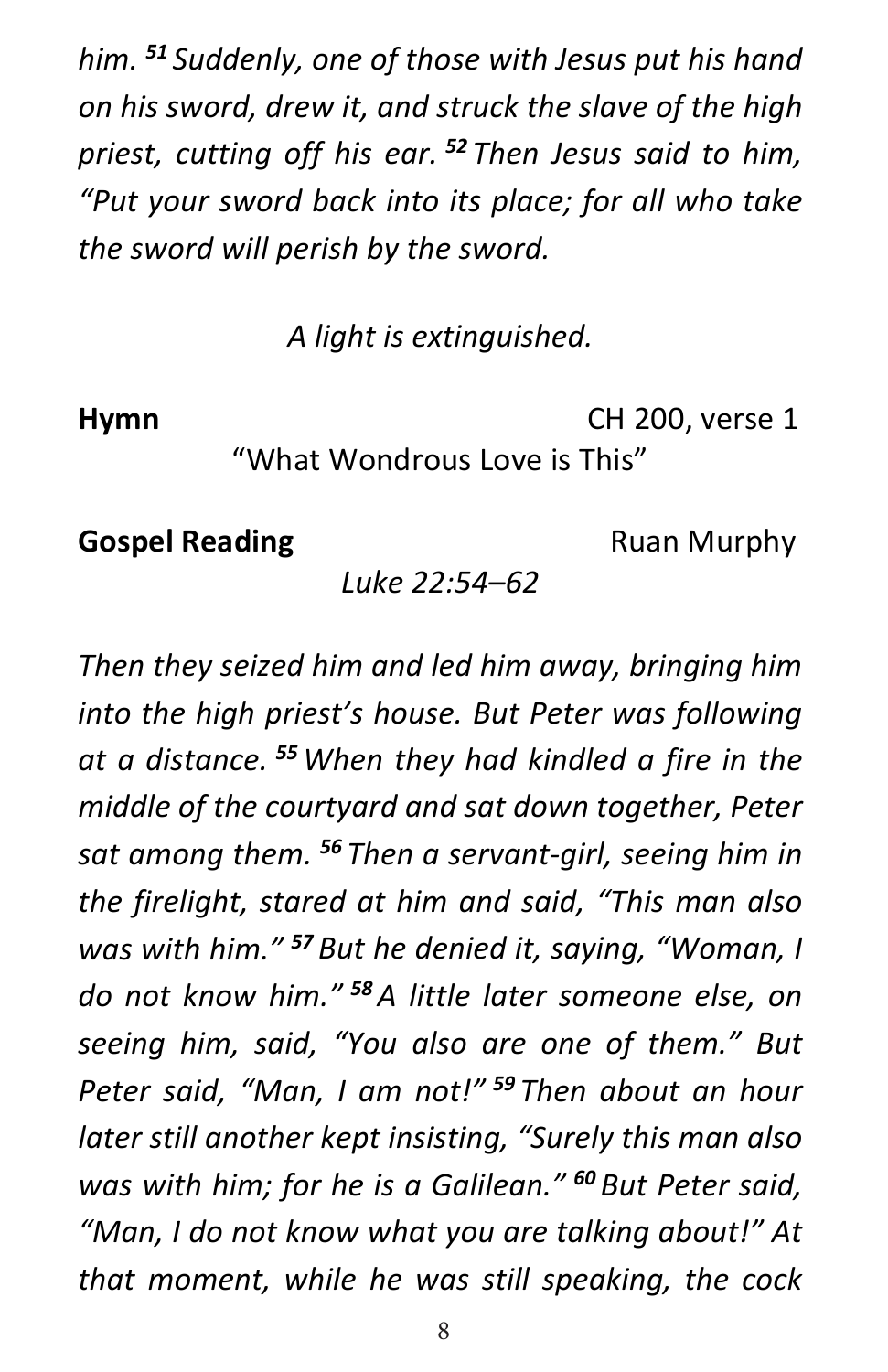*crowed. <sup>61</sup> The Lord turned and looked at Peter. Then Peter remembered the word of the Lord, how he had said to him, "Before the cock crows today, you will deny me three times." <sup>62</sup>And he went out and wept bitterly.*

# *A light is extinguished.*

**Hymn** CH 200, verse 2

# "What Wondrous Love is This"

# **Gospel Reading** Carla Klink

# *John 18:33–38a*

*Then Pilate entered the headquarters again, summoned Jesus, and asked him, "Are you the King of the Jews?" <sup>34</sup> Jesus answered, "Do you ask this on your own, or did others tell you about me?" <sup>35</sup> Pilate replied, "I am not a Jew, am I? Your own nation and the chief priests have handed you over to me. What have you done?" <sup>36</sup> Jesus answered, "My kingdom is not from this world. If my kingdom were from this world, my followers would be fighting to keep me from being handed over to the Jews. But as it is, my kingdom is not from here." <sup>37</sup> Pilate asked him, "So you are a king?" Jesus answered, "You say that I am a king. For this I was born, and for this I came into the world, to testify to the truth. Everyone who belongsto*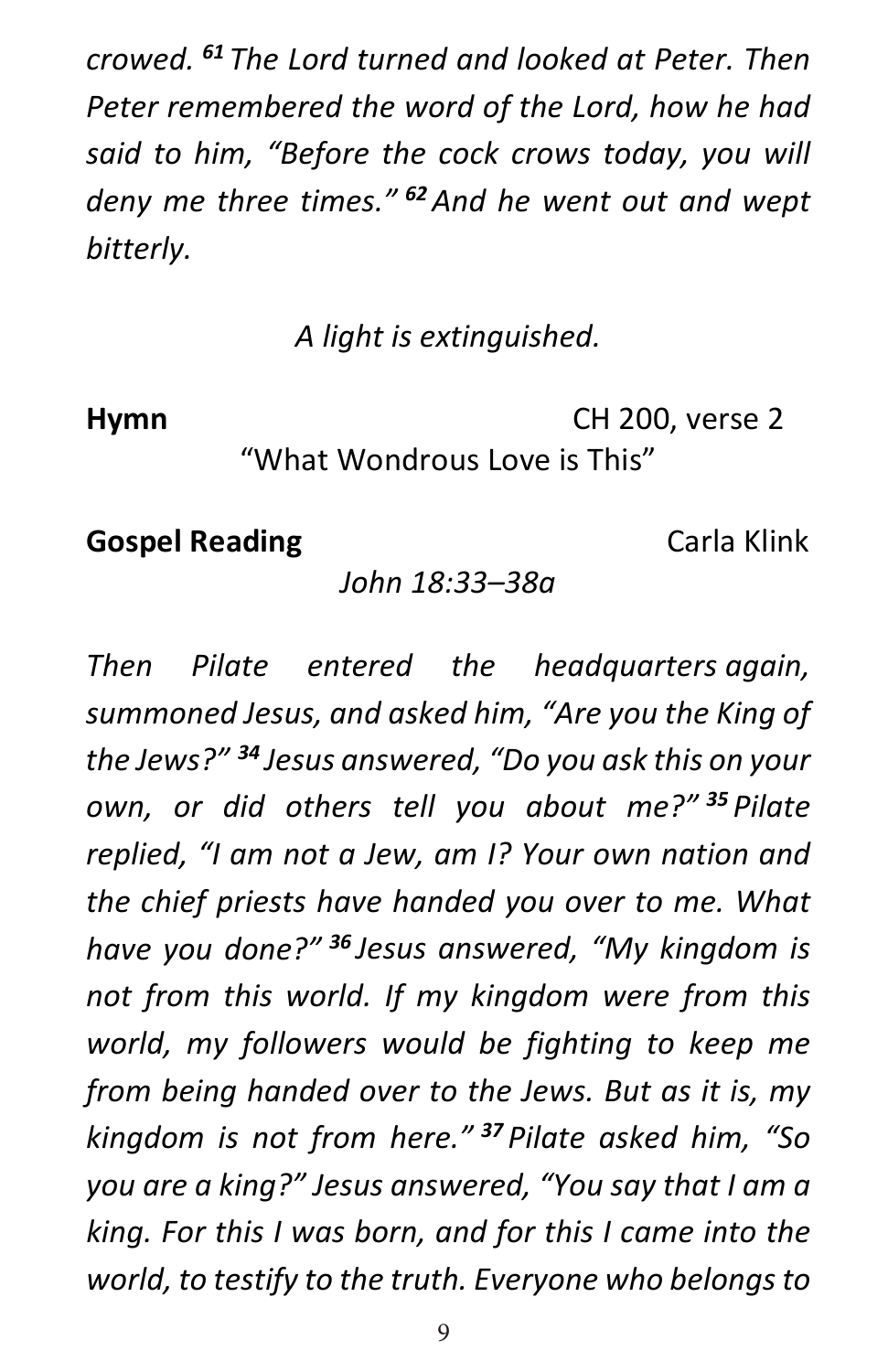*the truth listens to my voice." <sup>38</sup> Pilate asked him, "What is truth?"After he had said this, he went out to the Jews again and told them, "I find no case against him."*

*A light is extinguished.*

**Hymn** CH 200, verse 3

"What Wondrous Love is This"

**Gospel Reading** Mark Housman

*Matthew 27:20–26*

*Now the chief priests and the elders persuaded the crowds to ask for Barabbas and to have Jesus killed. <sup>21</sup> The governor again said to them, "Which of the two do you want me to release for you?" And they said, "Barabbas." <sup>22</sup> Pilate said to them, "Then what should I do with Jesus who is called the Messiah?" All of them said, "Let him be crucified!" <sup>23</sup> Then he asked, "Why, what evil has he done?" But they shouted all the more, "Let him be crucified!" So when Pilate saw that he could do nothing, but rather that a riot was beginning, he took some water and washed his hands before the crowd,saying, "I am innocent of this man's blood; see to it yourselves." <sup>25</sup> Then the people as a whole answered, "His blood be on us and on our children!" <sup>26</sup> So he released Barabbas for them; and*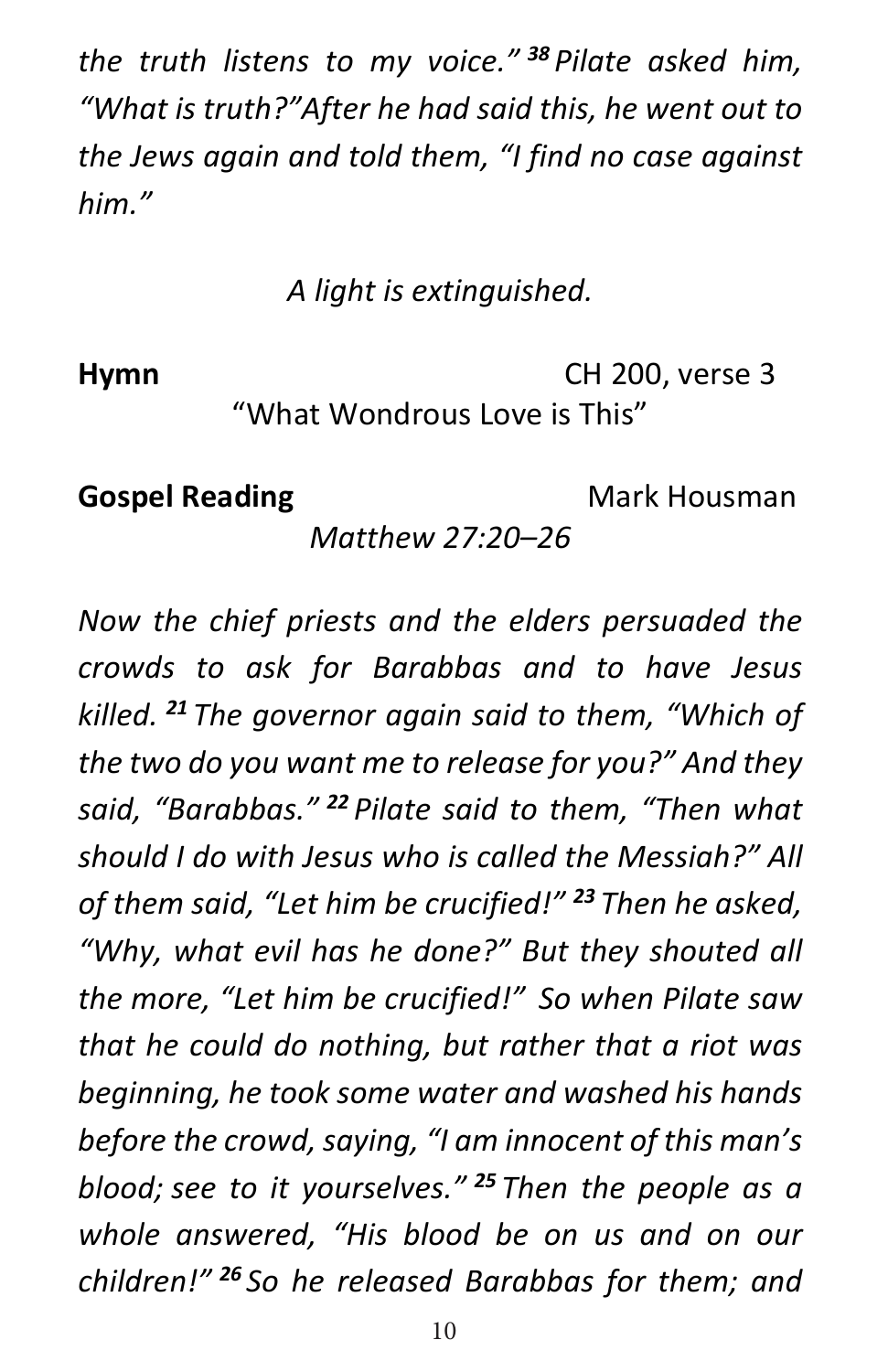*after flogging Jesus, he handed him over to be crucified.*

*A light is extinguished.*

# **Prayers for the World**  Rev. Doug Collins

# **Gospel Reading Pat Riley**

# *Mark 15:16–20*

*Then the soldiers led him into the courtyard of the palace (that is, the governor's headquarters); and they called together the whole cohort. <sup>17</sup>And they clothed him in a purple cloak; and after twisting some thorns into a crown, they put it on him. <sup>18</sup>And they began saluting him, "Hail, King of the Jews!" <sup>19</sup> They struck his head with a reed, spat upon him, and knelt down in homage to him. <sup>20</sup>After mocking him, they stripped him of the purple cloak and put his own clothes on him. Then they led him out to crucify him.*

*A light is extinguished.*

# **Homily** Rev. Doug Collins

# **Dismissal**

*Worshippers are invited to exit as they feel moved. Let us keep the silence in solemnity and reverence.*